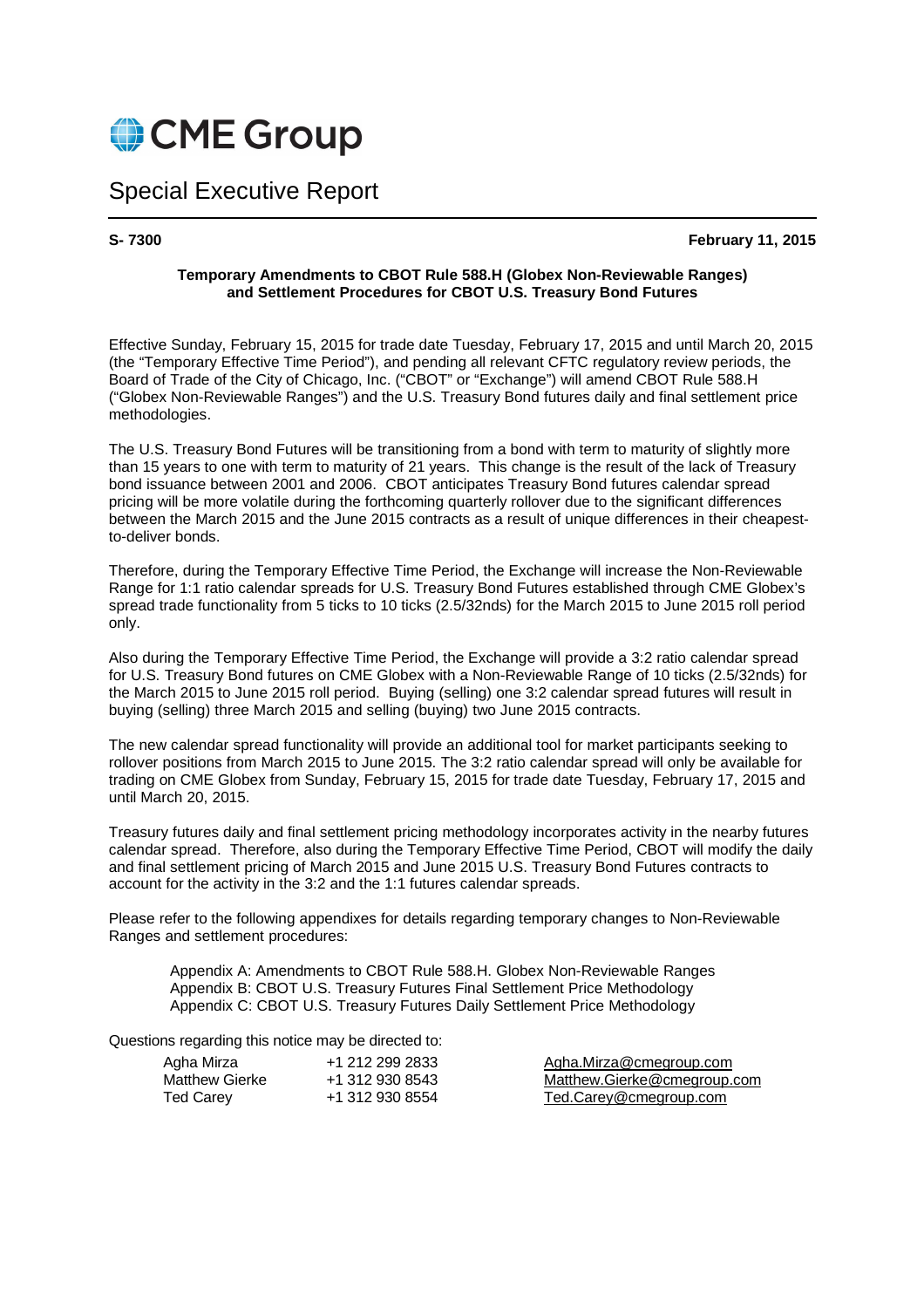## **Appendix A**

#### **Amendments to CBOT Rule 588.H. Globex Non-Reviewable Trading Ranges (Additions are underlined)**

| Instrument                            | <b>INon-Reviewable Range (NRR)</b><br>including Unit of Measure | NRR in<br><b>Globex format</b> | <b>NRR Ticks</b> |
|---------------------------------------|-----------------------------------------------------------------|--------------------------------|------------------|
| Treasury Bond 1:1 Calendar Spread-    | 2.5/32 of 1 point (\$1,000)                                     | $\frac{25}{1}$                 | 10               |
| Effective 2/15/2015 through 3/20/2015 |                                                                 |                                |                  |
| Treasury Bond 3:2 Calendar Spread-    | 2.5/32 of 1 point (\$1,000)                                     |                                |                  |
| Effective 2/15/2015 through 3/20/2015 |                                                                 | 25                             | 10               |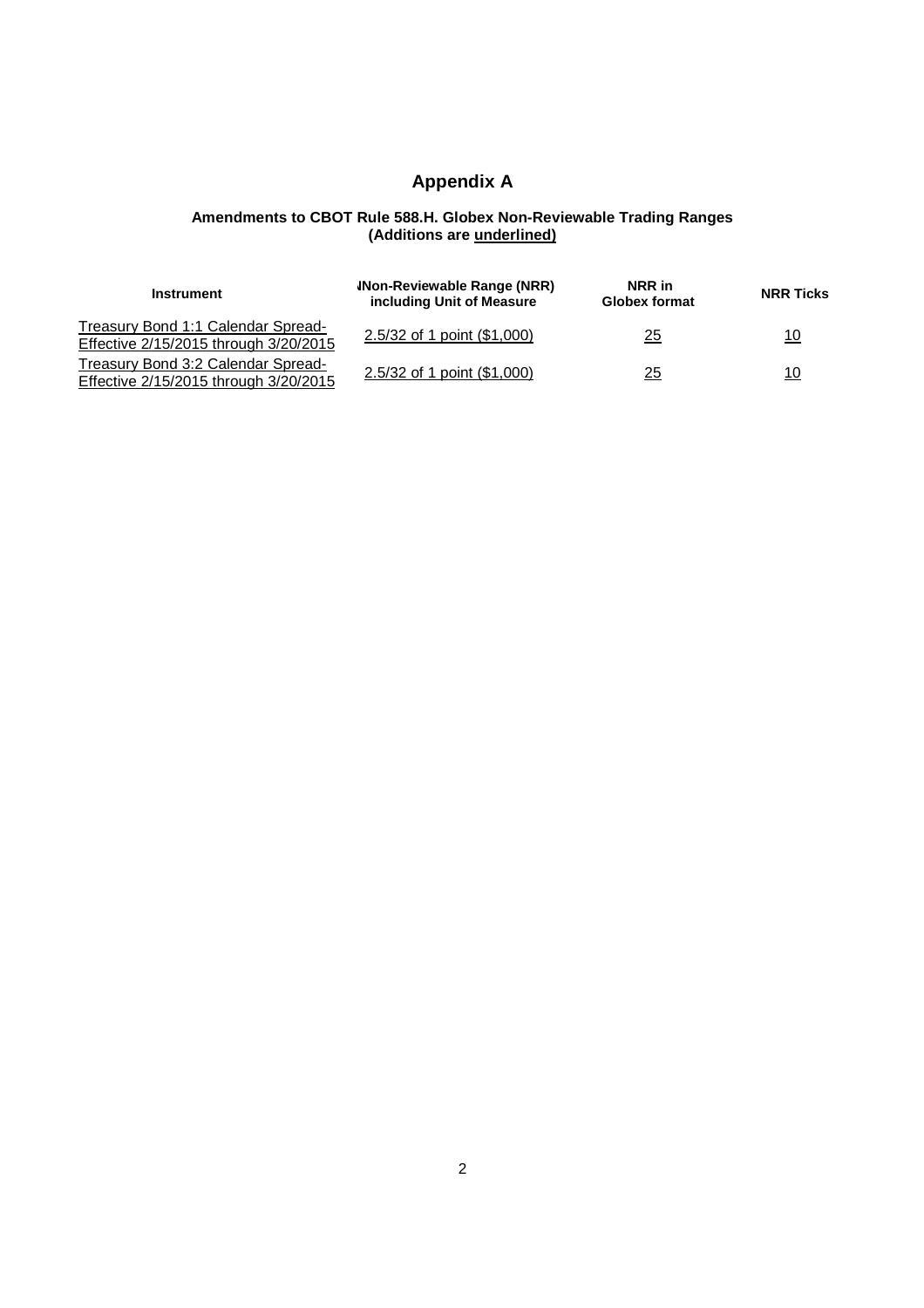#### **Appendix B (Additions are underlined)**

## Treasury Futures Final Settlement Procedure

Final settlement price of expiring 2-Year U.S. Treasury Note futures (ZT), 3-Year U.S. Treasury Note futures (Z3N), 5-Year U.S. Treasury Note futures (ZF), 10-Year U.S. Treasury Note futures (ZN), U.S. Treasury Bond futures (ZB), and Ultra T-Bond futures (UB) is determined by CME Group staff based on market activity on CME Globex.

#### **Final Settlement Procedure**

#### **Tier 1: VWAP calculation**

On the expiring contract's last day of trading, it settles to a volume-weighted average price (VWAP) of trades on Globex between 12:00:00 and 12:01:00 p.m. Central Time (CT), the settlement period. This value is derived by adding the weighted VWAP of outright trades in the expiring contract to the weighted VWAP of trades in the companion reduced-tick spreads.

#### **Final settlement VWAP calculation**

 $p_x$  = VWAP of the expiring contract

 $p_s$  = VWAP of the reduced-tick spread and the trade price of the deferred contract nearest to the time of the trade in the reduced-tick spread (but not later than 12:01:00 CT)

 $w_x$  = cumulative traded volume in the expiring contract

 $w_s$  = cumulative traded volume in the reduced-tick spread

$$
W = w_x + w_s
$$

$$
\left(\frac{w_x}{w}\right)*p_x+\left(\frac{w_s}{w}\right)*p_s
$$

The calculated final settlement price is rounded to the nearest tradable tick. If this calculated value is the midpoint between two ticks, it is rounded to the tick closer to the last trade price in the expiring contract.

The final settlement price may penetrate unfilled bids or asks and, under certain circumstances, may settle outside of the settlement period for outright trades in the expiring contract.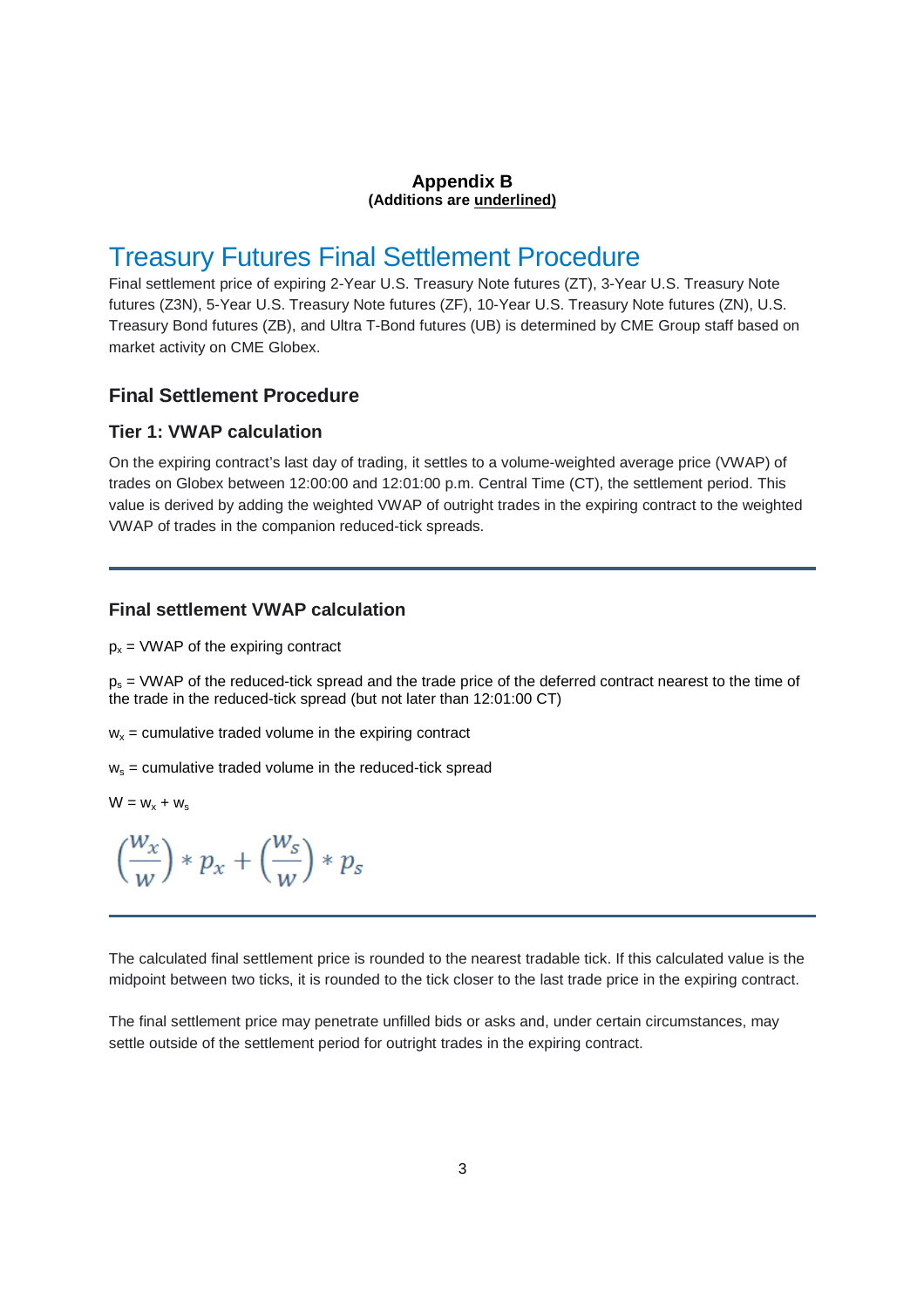In the event that multiple versions of the spread between the lead month and expiring month exist, all trades in any of these spreads will be considered in the calculation of the final settlement for the expiring month.

### **Tier 2: Outright bid/ask**

If a VWAP is not available due to an absence of trades, then the most recent spread trade is applied to the lead month settlement price to derive the expiry month settlement, which is rounded to the outright's nearest tradable tick.

If there are no trades in the lead month-expiry month calendar spread\*, then the prior-day spread relationship is used to derive the expiry month settlement.

In either of the above scenarios, if the derived spread differential in the lead month-expiry month spread is below the low bid in the settlement period in that spread, then the spread settles to that bid. If the calculated spread differential in the lead month-expiry month spread is higher than the high ask in the settlement period in that spread, then the spread settles to that ask. Additionally, if the derived expiry month settlement violates the low bid or the high ask in the outright market for the expiry month during the settlement period, then, the settlement will be adjusted to the nearest low bid or the high ask accordingly.

\*The lead month is the anchor leg for the Tier 2 calculation outlined above, and is the contract expected to be the most active. The expiry month is the expiring contract.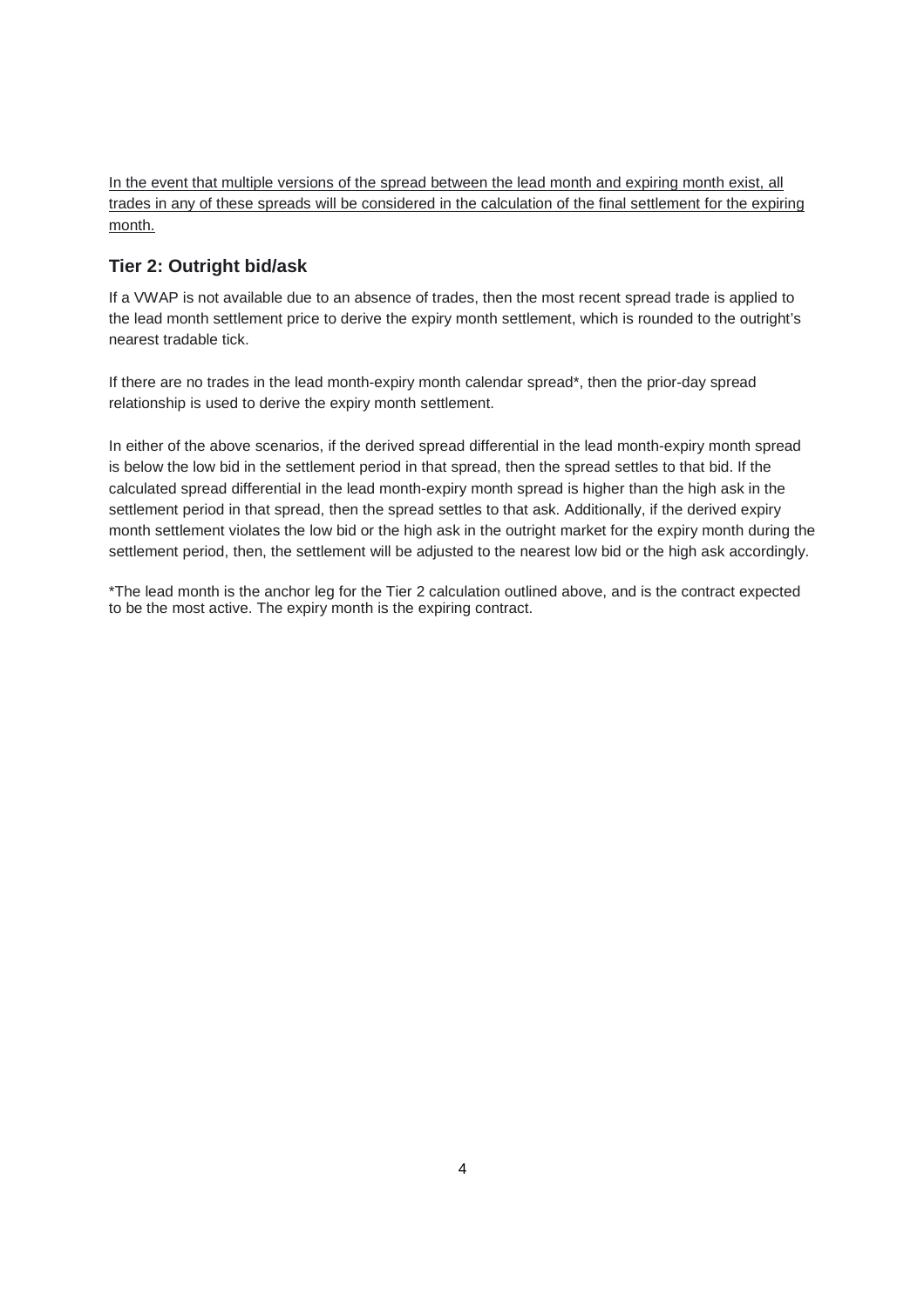#### **Appendix C (Additions are underlined)**

# Treasury Futures Daily Settlement Procedure

#### **Normal Daily Settlement Procedure**

Daily settlement of 2-Year U.S. Treasury Note futures (ZT), 3-Year U.S. Treasury Note futures (Z3N), 5- Year U.S. Treasury Note futures (ZF), 10-Year U.S. Treasury Note futures (ZN), U.S. Treasury Bond futures (ZB), and Ultra T-Bond futures (UB) is determined by CME Group staff based on trading activity on CME Globex.

#### **Lead Month**

The lead month is the anchor leg for settlements and is the contract expected to be the most active.

- **Tier 1:** If the lead month contract trades on Globex between 13:59:30 and 14:00:00 Central Time (CT), the settlement period, then the lead month settles to the volume-weighted average price (VWAP) of the trade(s) during this period.
- **Tier 2:** If no trades in the lead month occur on Globex between 13:59:30 and 14:00:00 CT, then the most recent trade (or prior settle in the absence of a last trade price) is used.

The lead month settles to the last trade/prior settle assuming that it does not violate the low bid or the high ask in the settlement period. If the low bid in the settlement period is higher than the last trade/prior settlement price, then the lead month settles to that bid. If the high ask in the settlement period is lower than the last trade/prior settle, then the lead month settles to that ask.

#### **Second Month**

When the lead month is the expiry month, then the second month is defined as the calendar month immediately following the lead month. When the lead month is not the expiry month, then the second month is defined as the first expiring non-lead month.

- **Tier 1:** If the lead month-second month spread trades on Globex between 13:59:30 and 14:00:00 CT, then the spread VWAP is calculated and rounded to the spread's nearest tradable tick. The spread differential is then applied to the lead month settlement price to derive the second month settlement, which is rounded to the outright's nearest tradable tick.
- **Tier 2:** If a VWAP is not available due to an absence of trades, then the most recent spread trade is applied to the lead month settlement price to derive the second month settlement, which is rounded to the outright's nearest tradable tick.

If there are listed multiple versions of the lead month-second month calendar spread, CME Staff may consider any or all of these using the methodology above in calculating the settlement price.

If there are no trades in the lead month-second month calendar spread, then the prior-day spread relationship is used to derive the second month settlement.